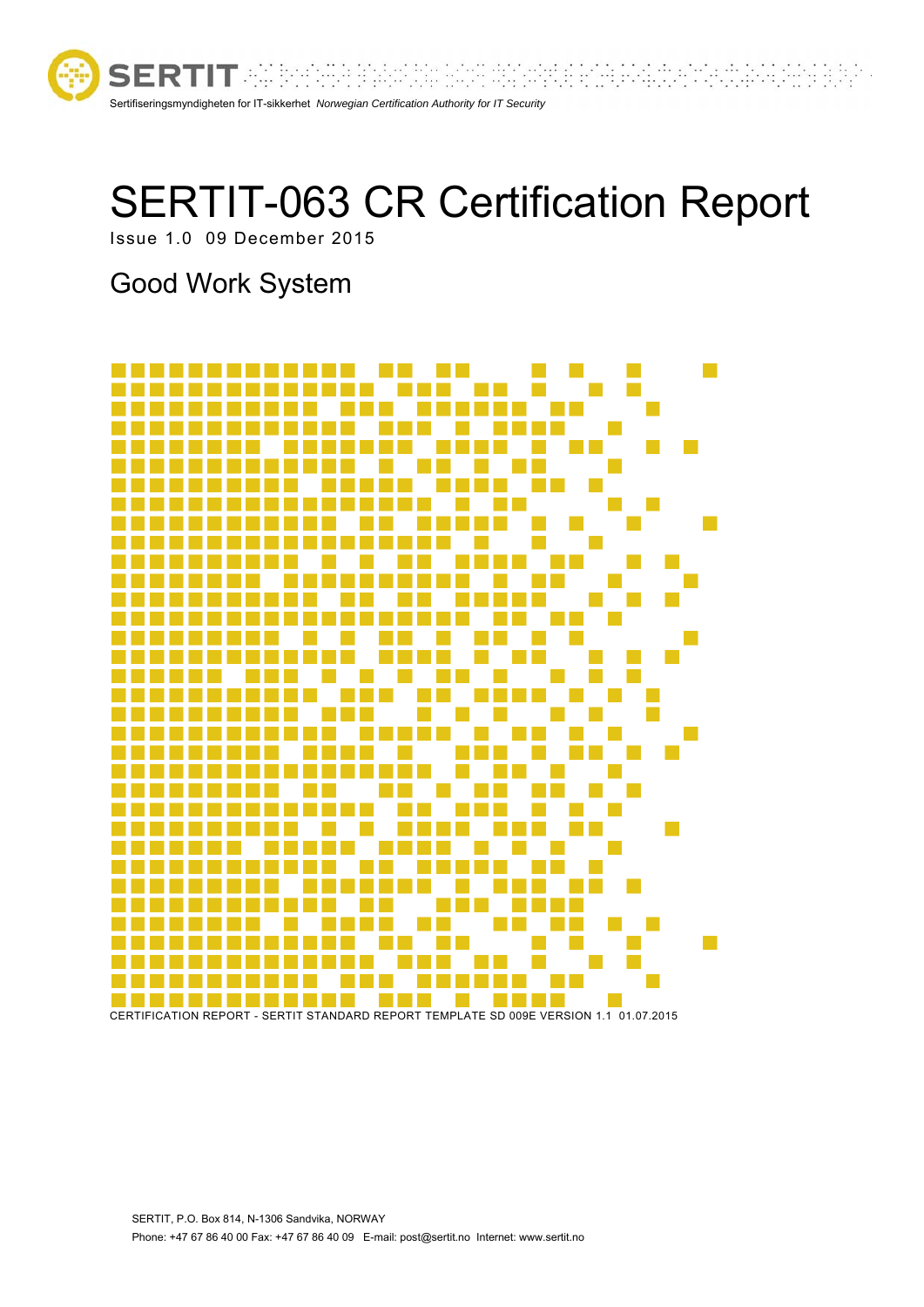en beelden blaten der einer dalen bij belangreichen als der besteht bij beschieden.

#### **ARRANGEMENT ON THE RECOGNITION OF COMMON CRITERIA CERTIFICATES IN THE FIELD OF INFORMATION TECHNOLOGY SECURITY**

SERTIT, the Norwegian Certification Authority for IT Security, is a member of the above Arrangement and as such this confirms that the Common Criteria certificate has been issued by or under the authority of a Party to this Arrangement and is the Party's claim that the certificate has been issued in accordance with the terms of this Arrangement

The judgements contained in the certificate and Certification Report are those of SERTIT which issued it and the evaluation facility (EVIT) which carried out the evaluation. There is no implication of acceptance by other Members of the Agreement Group of liability in respect of those judgements or for loss sustained as a result of reliance placed upon those judgements by a third party. [\*]

"The Common Criteria Recognition Arrangement logo printed on the certificate indicates that this certification is recognised under the terms of the CCRA May 23rd 2000. The recognition under CCRA is limited EAL 4 and ALC\_FLR CC part 3 components."

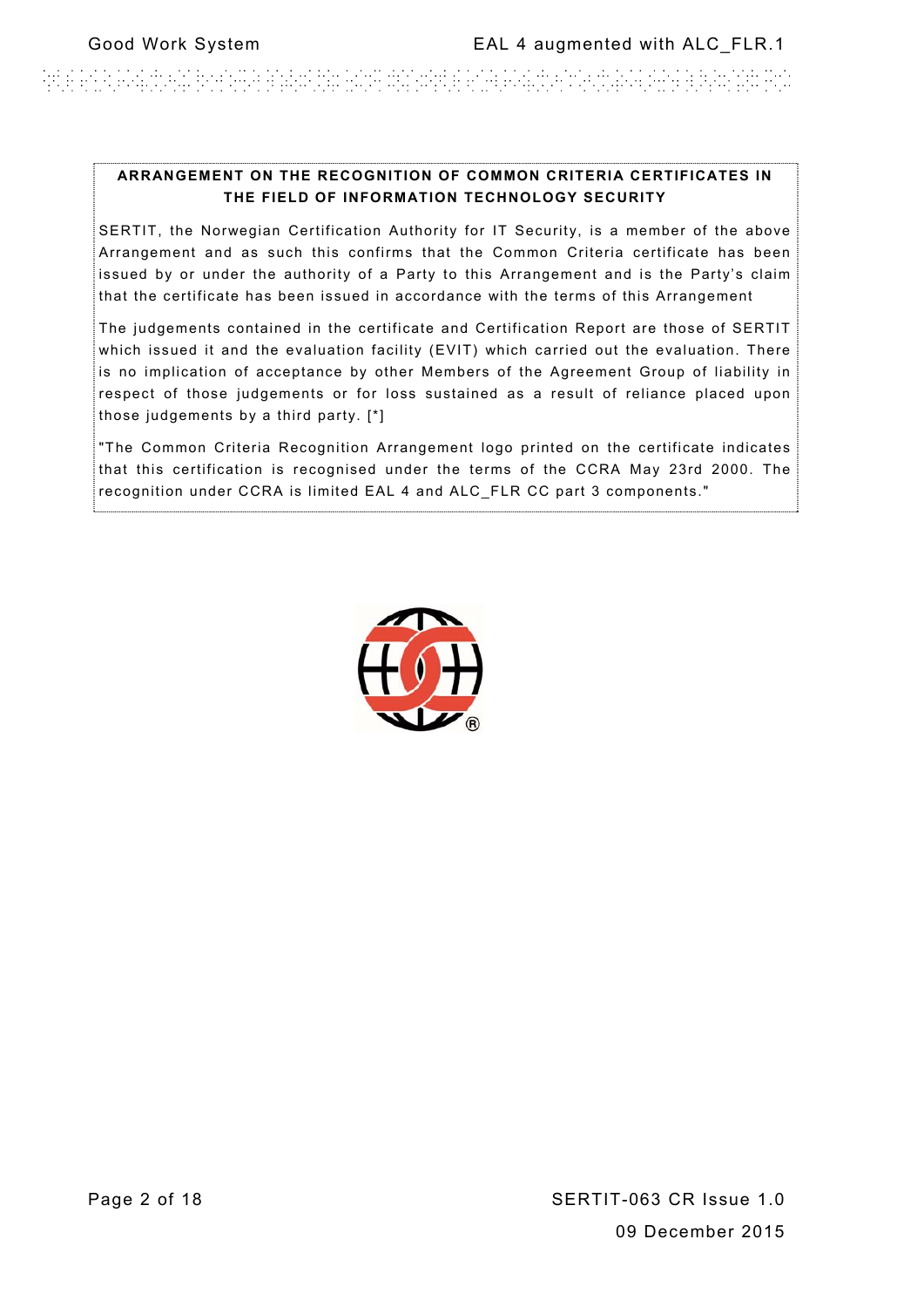and an actual property and the sign distributed and actual construction of the second and actual pro

### **Contents**

| 1                              | <b>Certification Statement</b>               | 4              |
|--------------------------------|----------------------------------------------|----------------|
| $\overline{2}$                 | Abbreviations                                | 5              |
| 3                              | References                                   | 6              |
| 4                              | <b>Executive Summary</b>                     | $\overline{7}$ |
|                                | 4.1 Introduction                             | $\overline{7}$ |
|                                | 4.2 Evaluated Product                        | $\overline{7}$ |
|                                | 4.3 TOE scope                                | $\overline{7}$ |
|                                | 4.4 Protection Profile Conformance           | 8              |
|                                | 4.5 Assurance Level                          | 8              |
| 4.6                            | <b>Security Policy</b>                       | 8              |
|                                | <b>4.7 Security Claims</b>                   | 8              |
|                                | 4.8 Threats Countered                        | 8              |
|                                | 4.9 Threats and Attacks not Countered        | 9              |
|                                | 4.10 Environmental Assumptions and           |                |
|                                | <b>Dependencies</b>                          | 9              |
|                                | 4.11 Security Objectives for the TOE         | 9              |
|                                | 4.12 Security Objectives for the environment | 10             |
|                                | <b>4.13 Security Functional Components</b>   | 10             |
|                                | <b>4.14 Evaluation Conduct</b>               | 11             |
|                                | 4.15 General Points                          | 11             |
| 5                              | <b>Evaluation Findings</b>                   | 13             |
| 5.1                            | Introduction                                 | 13             |
|                                | 5.2 Delivery                                 | 13             |
|                                | 5.3 Installation and Guidance Documentation  | 13             |
|                                | 5.4 Misuse                                   | 13             |
|                                | 5.5 Vulnerability Analysis                   | 13             |
|                                | 5.6 Developer's Tests                        | 14             |
|                                | 5.7 Evaluators' Tests                        | 14             |
| 6                              | <b>Evaluation Outcome</b>                    | 15             |
| 6.1                            | <b>Certification Result</b>                  | 15             |
|                                | 6.2 Recommendations                          | 15             |
|                                | Annex A: Evaluated Configuration             | 16             |
| <b>TOE Identification</b>      |                                              |                |
| <b>TOE Documentation</b><br>16 |                                              |                |
| <b>TOE Configuration</b><br>18 |                                              |                |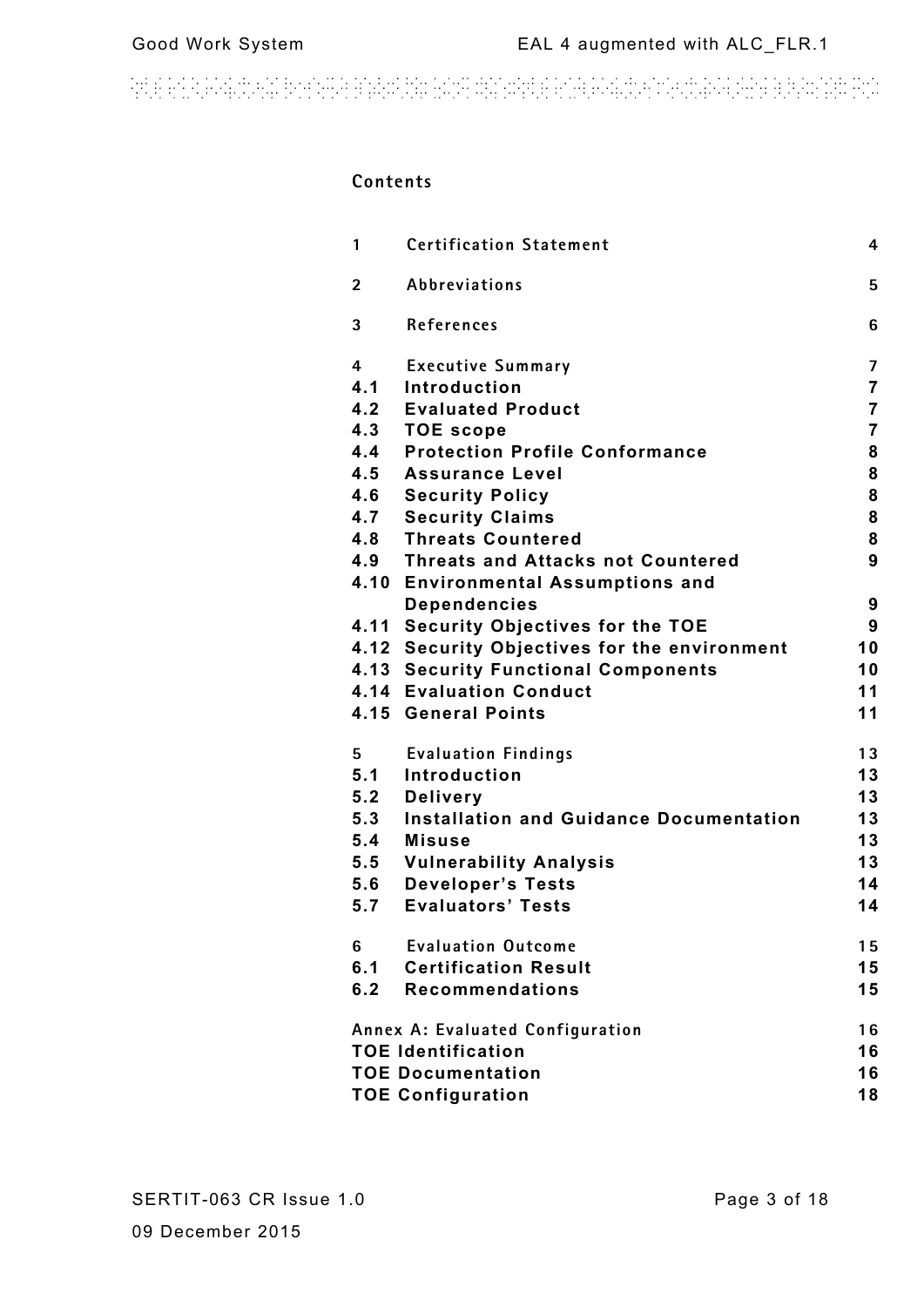an na mara 40 km koli je teolog bio jednje dobila je prime po slutn

### 1 Certification Statement

Good Technology Corporation's Good Work System is an end to end solution for securing and managing email, calendar, contact, presence, instant messaging, secure browsing and other mobile applications.

Good Work System (for versions see chapter 4.2) has been evaluated under the terms of the Norwegian Certification Scheme for lT Security and has met the Common Criteria Part 3 (lSO/lEC 15408) conformant components of Evaluation Assurance Level EAL 4 augmented with ALC\_FLR.1 for the specified Common Criteria Part 2 (lSO/lEC 15408) extended functionality when running on the platforms specified in Annex A.

| Author            | Rage, Arne Høye<br>Certifier              |
|-------------------|-------------------------------------------|
| Quality Assurance | Lars Borgos<br>Quality Assurance Man 150g |
| Approved          | Øystein Hole<br>Head of SERTIT            |
| Date approved     | 09 December 2015                          |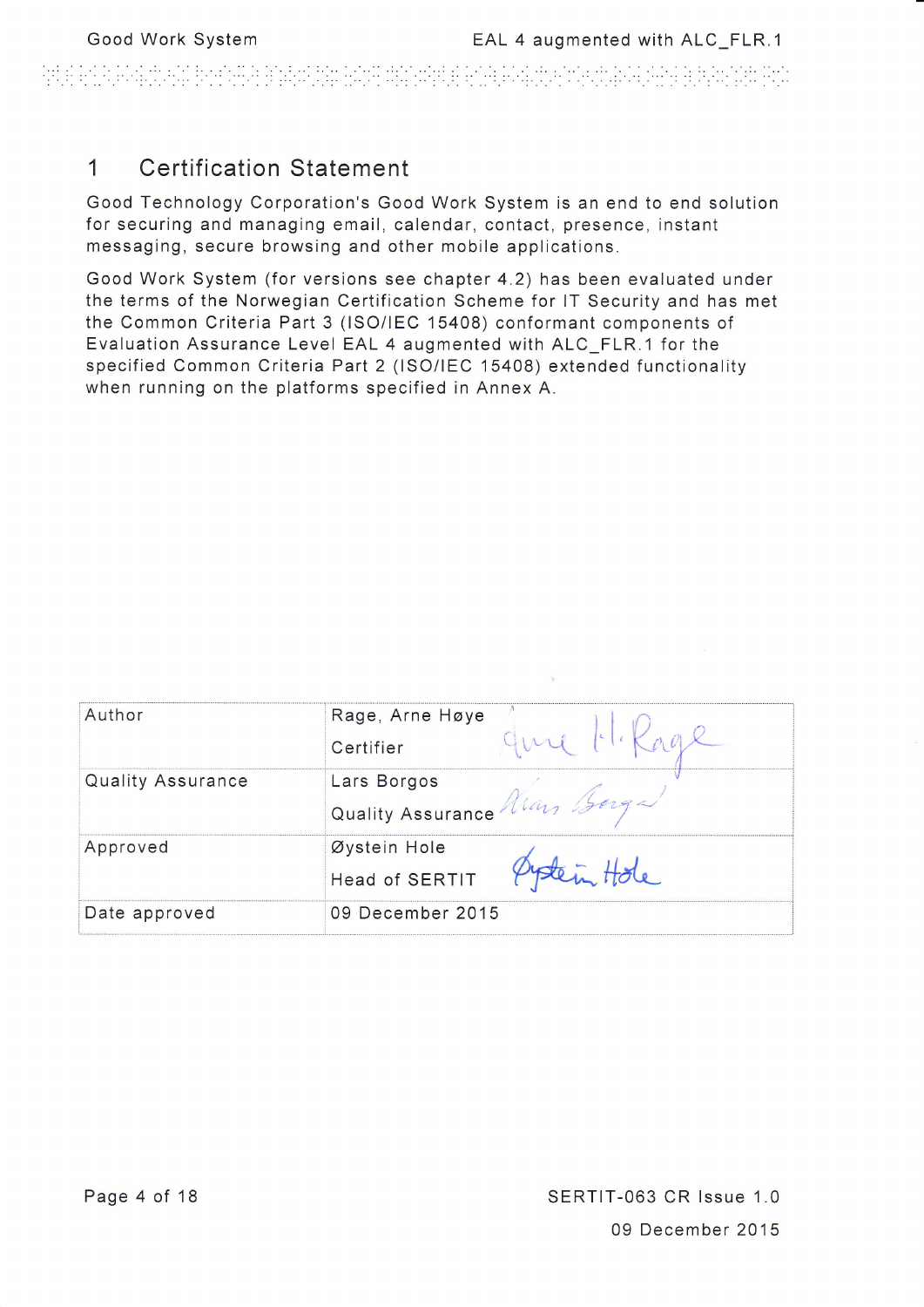# and an actual property and the sign distributed and actual construction of the second and actual pro

### 2 Abbreviations

| cc                   | Common Criteria for Information Technology Security<br>Evaluation(ISO/IEC 15408)                                  |
|----------------------|-------------------------------------------------------------------------------------------------------------------|
| <b>CCRA</b>          | Arrangement on the Recognition of Common Criteria<br>Certificates in the Field of Information Technology Security |
| <b>CEM</b>           | Common Methodology for Information Technology Security<br>Evaluation                                              |
| EAL                  | <b>Evaluation Assurance Level</b>                                                                                 |
| <b>EOR</b>           | <b>Evaluation Observation Report</b>                                                                              |
| <b>ETR</b>           | <b>Evaluation Technical Report</b>                                                                                |
| <b>EVIT</b>          | Evaluation Facility under the Norwegian Certification<br><b>Scheme for IT Security</b>                            |
| <b>EWP</b>           | <b>Evaluation Work Plan</b>                                                                                       |
| <b>ISO/IEC 15408</b> | Information technology -- Security techniques -- Evaluation<br>criteria for IT security                           |
| POC                  | Point of Contact                                                                                                  |
| QP                   | <b>Qualified Participant</b>                                                                                      |
| <b>SERTIT</b>        | Norwegian Certification Authority for IT Security                                                                 |
| <b>SPM</b>           | <b>Security Policy Model</b>                                                                                      |
| <b>ST</b>            | <b>Security Target</b>                                                                                            |
| <b>TOE</b>           | <b>Target of Evaluation</b>                                                                                       |
| <b>TSF</b>           | <b>TOE Security Functions</b>                                                                                     |
| <b>TSP</b>           | <b>TOE Security Policy</b>                                                                                        |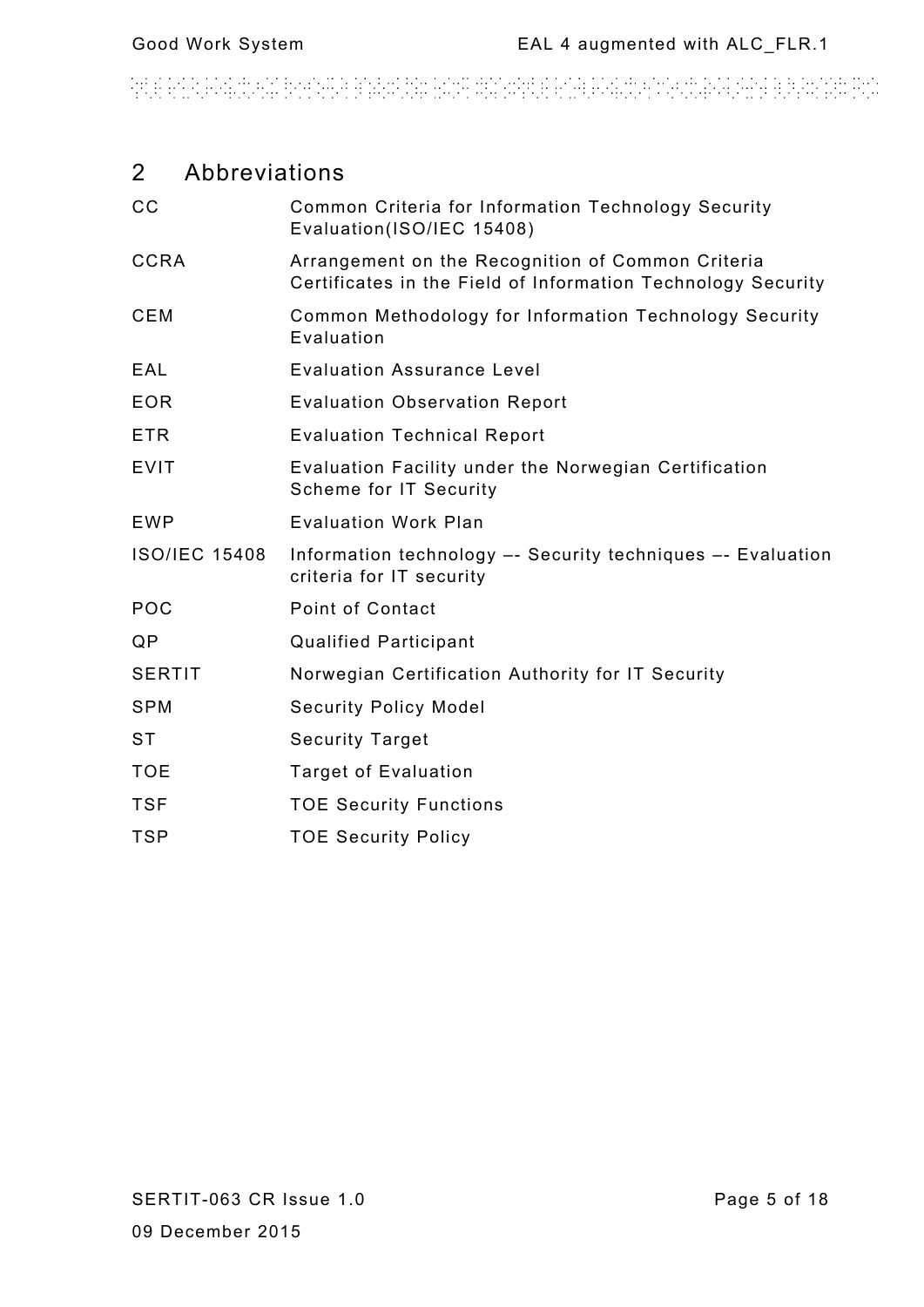### 3 References

- [1] Security Target Release 1.0 for Good Work System, 22 October 2015.
- [2] Common Criteria for Information Technology Security Evaluation, Part 1: Introduction and general model, CCMB-2012-09-001, Version 3.1 R4, September 2012.
- [3] Common Criteria for Information Technology Security Evaluation, Part 2: Security functional components, CCMB-2012-09-002, Version 3.1 R4, September 2012.
- [4] Common Criteria for Information Technology Security Evaluation, Part 3: Security assurance components, CCMB-2012-09-003, Version 3.1 R4, September 2012.
- [5] The Norwegian Certification Scheme, SD001E, Version 9.0, 02 April 2013.
- [6] Common Methodology for Information Technology Security Evaluation, Evaluation Methodology, CCMB-2012-09-004, Version 3.1 R4, September 2012.
- [7] ETR for the evaluation project SERTIT-063, v.1.1, November 12, 2015.
- [8] Good Work Security Best Practices, v1.1, October 19, 2015
- [9] Good Work Common Criteria Supplement, v.1.4.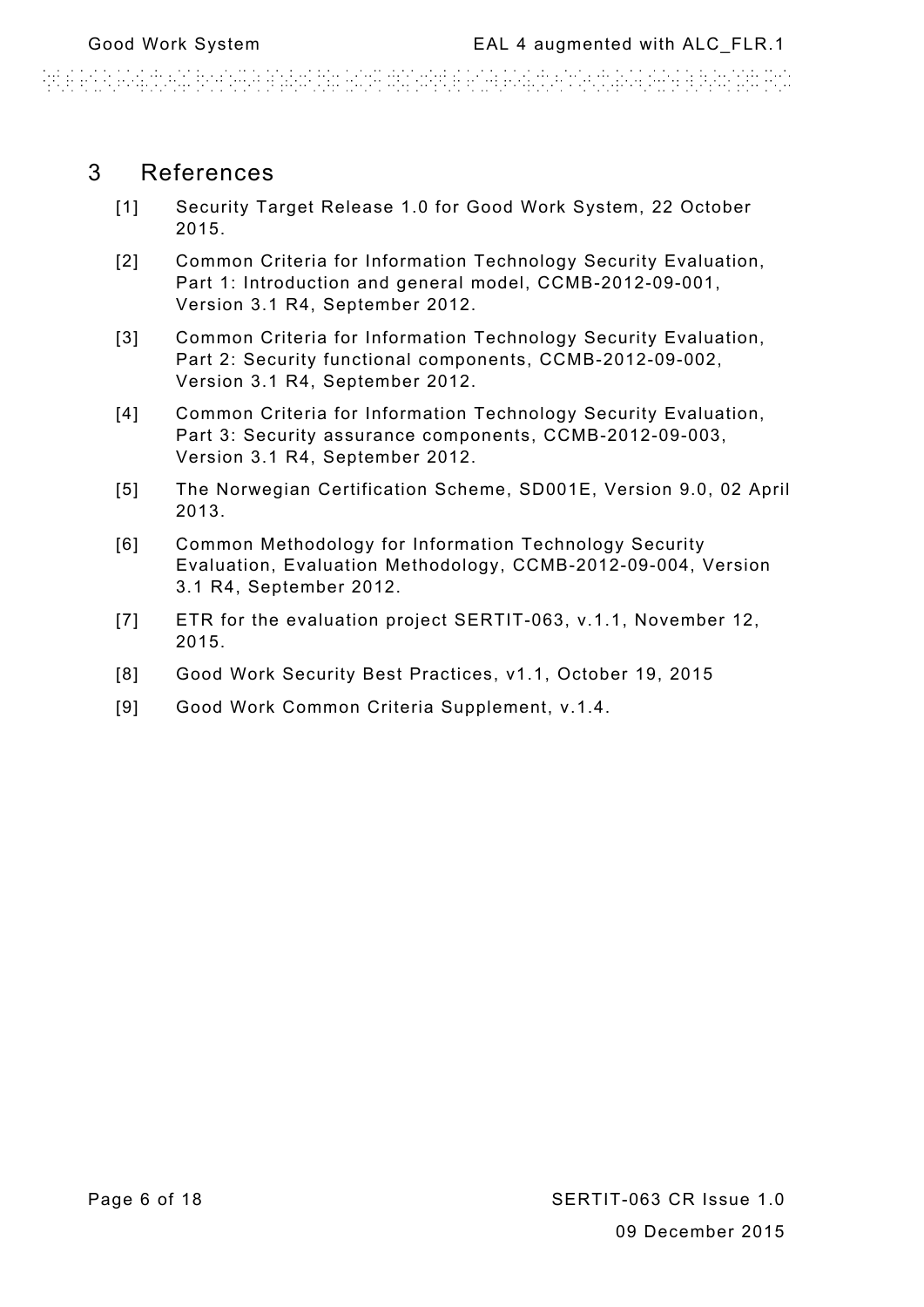#### WHATRAWAY BENGANIA inin artista (f. 1914).<br>2011 - André Marie Marie Marie (f. 1914).

### 4 Executive Summary

### 4.1 Introduction

This Certification Report states the outcome of the Common Criteria security evaluation of Good Work System (for versions see chapter 4.2) to the sponsor/developer, Good Technology Corporation, and is intended to assist prospective consumers when judging the suitability of the IT security of the product for their particular requirements.

Prospective consumers are advised to read this report in conjunction with the Security Target[1] which specifies the functional, environmental and assurance evaluation components.

### 4.2 Evaluated Product

The evaluated product is Good Work System.

Product version numbers included in this evaluation:

- Good Work Client for iOS: 1.5.3.247
- Good Work Client for Android: 1.5.3.162
- Good Access Client for iOS: 2.4.3.734
- Good Access Client for Android: 2.4.3.657
- Good Dynamics SDK for iOS: 2.0.4413
- Good Dynamics SDK for Android: 2.0.1226
- Good Connect Client for iOS: 2.3.10.0.458445.12
- Good Connect Client for Android: 2.3.10.0.456604.571
- Good Control Server: 2.0.3.11
- Good Proxy Server: 2.0.3.7
- Good Enterprise Mobility Server: 1.5.35.45

This product is described in this report as the Target of Evaluation (TOE). The developer was Good Technology Corporation

Details of the evaluated configuration, including the TOE's supporting guidance documentation, are given in Annex A.

#### 4.3 TOE scope

The scope of the evaluation includes software that forms the TOE and the TOE security functions that are stated in the Section 7 of the Security Target for Good Work System.

The following product features have been excluded from the CC evaluated configuration:

- Windows clients are not part of this evaluation
- Domino server interface to GEMS is not supported in this evaluation
- Cloud service is not part of this evaluation

SERTIT-063 CR Issue 1.0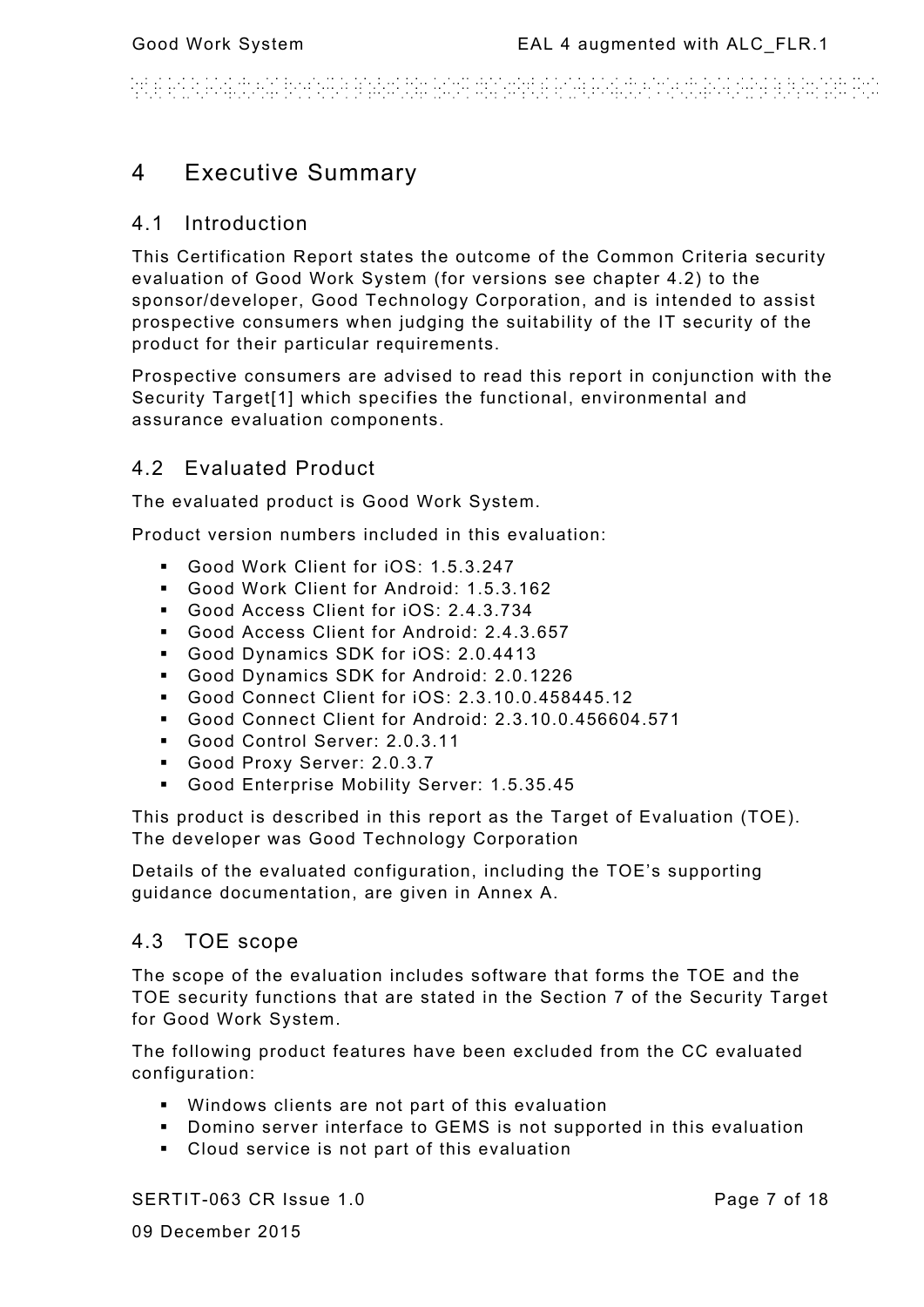di antica della contenta di attendare dell'altra della acceptazione di attenda di di attenda della contenta di

 GFE Client is not part of this evaluation (GFE is covered under separate evaluation).

The settings are described in the document Good Work Security Best Practices[8].

### 4.4 Protection Profile Conformance

The Security Target[1] did not claim conformance to any protection profile.

### 4.5 Assurance Level

The Security Target[1] specified the assurance components for the evaluation. Predefined evaluation assurance level EAL 4 augmented with ALC FLR.1 was used. Common Criteria Part 3[4] describes the scale of assurance given by predefined assurance levels EAL1 to EAL7. An overview of CC is given in CC Part 1[2].

### 4.6 Security Policy

The TOE security policies are detailed in the ST[1], chapter 3.

### 4.7 Security Claims

The Security Target[1] fully specifies the TOE's security objectives, the threats and policies which these objectives counter and security functional components and security functions to elaborate the objectives. Most of the SFR's are taken from CC Part 2[3]; use of this standard facilitates comparison with other evaluated products.

The extended security functional components and the rationale are detailed in the ST[1], chapter 5.

### 4.8 Threats Countered

- **TT.Eavesdropping**: Malicious actor(s) eavesdropping on intelligible information on mobile devices, and/or data communications in transit between mobile devices.
- **TT.Theft**: A malicious actor or an unauthorized user may get access to corporate information on the mobile device, by theft and/or loss of mobile devices.
- **TT.Tampering**: An unauthorized user or process may be able to bypass the TOE's security mechanisms by tampering with the TOE or TOE environment.
- **TT.Access\_Info**: A malicious actor passes off as a mobile device user, and erases the corporate information on the mobile device.
- **TT.Mod\_Conf**: A malicious actor or an unauthorized user may modify the TOE configuration to gain unauthorized access to mobile devices.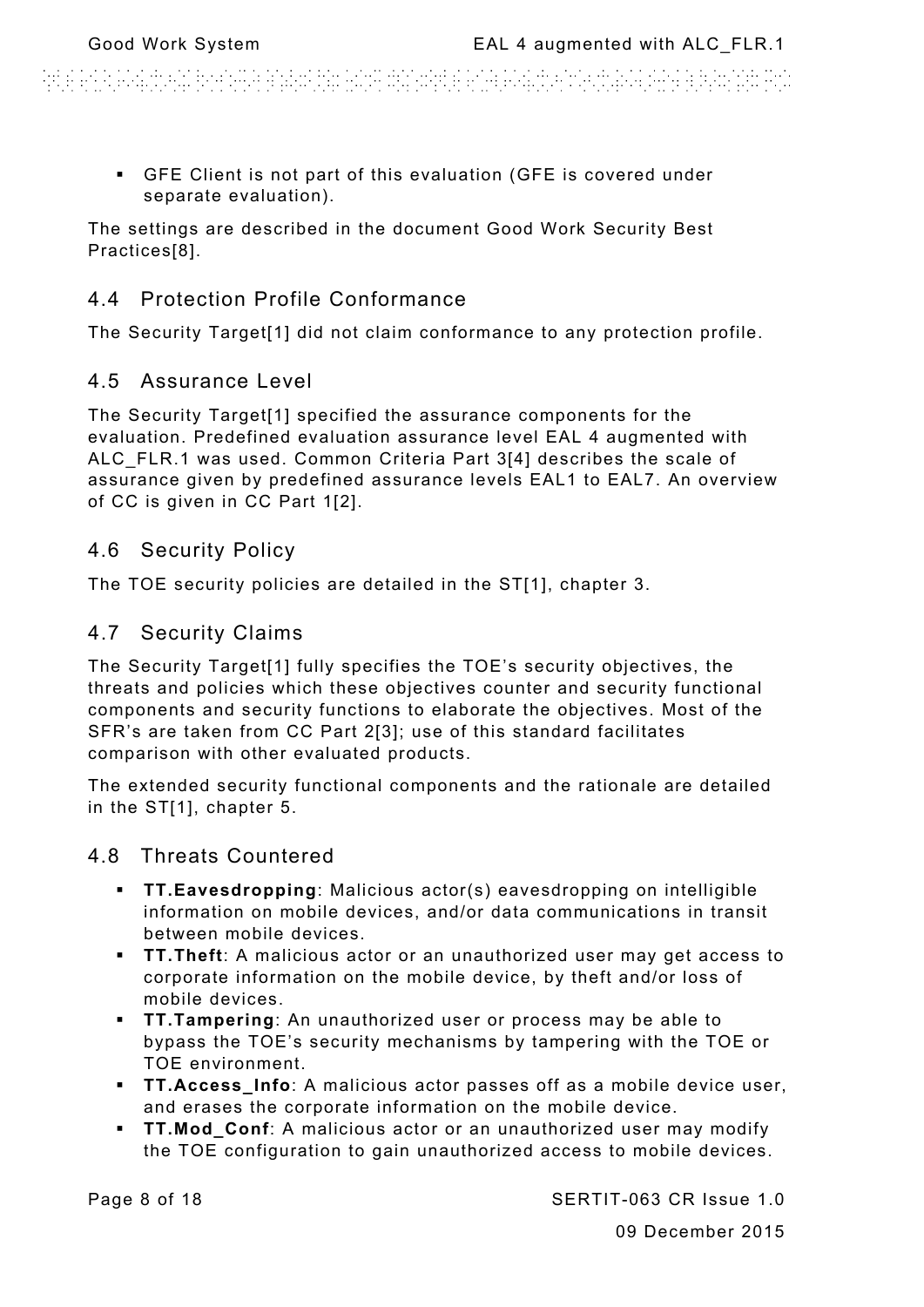# ARE AN A COMPACT FOR CHAR TO SHOW THE CONTROL AND CONTROL CONTROL CONTROL.

### 4.9 Threats and Attacks not Countered

No threats or attacks that are not countered are described.

### 4.10 Environmental Assumptions and Dependencies

- **A.Install**: The TOE has been installed and configured according to the appropriate installation guides, and all traffic between clients and servers flows through it.
- **A.Manage**: There is one or more competent individual (administrator) assigned to manage the TOE and the security of the information it contains.
- **A.No\_Evil**: The administrators of the TOE are non-hostile, appropriately trained, and follow all guidance.
- **A.Locate**: The processing resources of the TOE servers will be located within controlled access facilities, which will prevent unauthorized physical access.

### 4.11 Security Objectives for the TOE

- **C.Secure Communications: The TOE shall use secure** communications functions to maintain the confidentiality and allow for detection of modification of user data that is transmitted to the TOE.
- **O.Protect**: The TOE must ensure the integrity of audit, system data and corporate information by protecting itself from unauthorized modifications and access to its functions and data, and preserve correct operations during specified failure events.
- **O.Admin**: The TOE must include a set of functions that allow management of its functions and data, ensuring that TOE administrators with the appropriate training and privileges and only those TOE administrators, may exercise such control.
- **O.Authenticate\_Admin**: The TOE must be able to identify and authenticate administrators prior to allowing access to TOE administrative functions and data.
- **O.Authenticate User:** The TOE must be able to identify and authenticate users prior to allowing access to Good applications and data.
- **O.Audit**: The TOE must record the actions taken by administrators, prevent unauthorized deletion of the audit records stored on the TOE, and provide the authorized administrators with the ability to review the audit trail.
- **O.Access\_Int**: The TOE must allow access to server resources on protected/internal network only as defined by the Access Control SFP.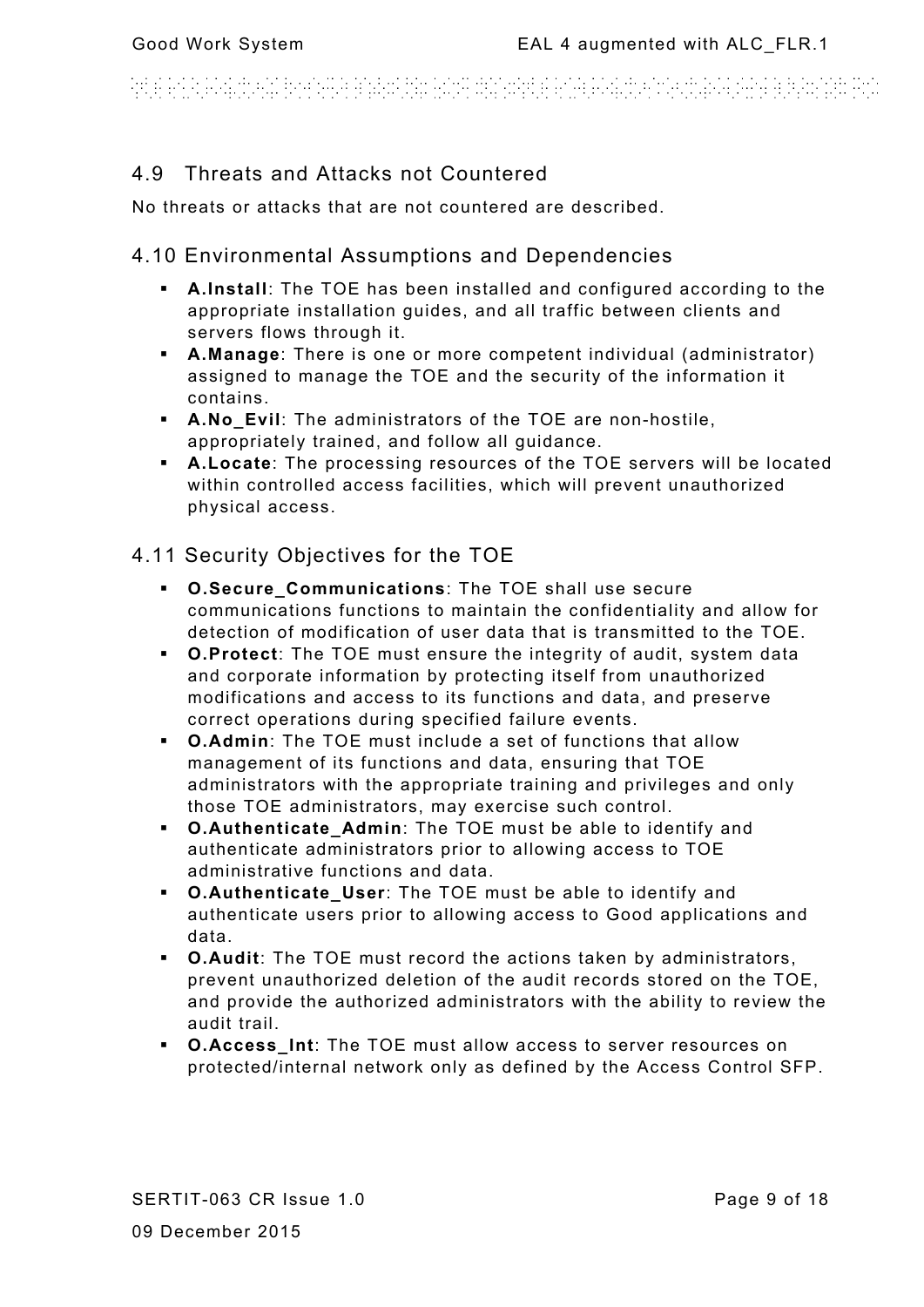isi ari bilang dan berbata atasan penganjangan atas atas ang anggot panggalan ang pangangan pangang

### 4.12 Security Objectives for the environment

- **OE.Secure\_Communications**: The Operational Environment will provide secure communications functions to the TOE including encryption and decryption functions.
- **OE.Manage**: Sites deploying the TOE will provide competent, nonhostile TOE administrators who are appropriately trained and follow all administrator guidance. TOE administrators will ensure the system is used securely. The reliability of the TOE's timestamps will be ensured via periodic manual checks by the TOE administrator.
- **OE.Physical**: The physical environment must be suitable for supporting TOE servers in a secure setting.
- **OE.Install**: Those responsible for the TOE must ensure that the TOE is delivered, installed, managed, and operated in a manner which is consistent with IT security.
- **OE.Person**: Personnel working as authorized administrators shall be carefully selected and trained for proper operation of the TOE.

### 4.13 Security Functional Components

Security Audit

- **FAU GEN.1** Audit data generation
- **FAU GEN.1B** Client audit data generation
- **FAU GEN.2** User identity association

User Data Protection

- **FDP** ACC.1A Subset access control Administrator
- **FDP** ACC.1B Subset access control User
- FDP\_ACF.1A Security attribute based access control Administrator
- **FDP** ACF.1B Security attribute based access control User
- **FDP** ITC.2 Import of user data with security attributes
- FDP\_SWA\_EXP.1 Secure web access
- **FDP CDD EXP.1 Client Data Deletion**

Identification and Authentication

- **FIA AFL.1** Authentication failure handling
- **FIA ATD.1** User attribute definition
- **FIA UAU.1A** Timing of authentication Administrator
- **FIA UAU.1B** Timing of authentication User
- **FIA** UID.1 Timing of identification
- **FIA USB.1** User-subject binding

Security Management

- FMT\_MOF.1A Management of security functions behaviour Administrator
- FMT MOF.1B Management of security functions behaviour User

Page 10 of 18 SERTIT-063 CR Issue 1.0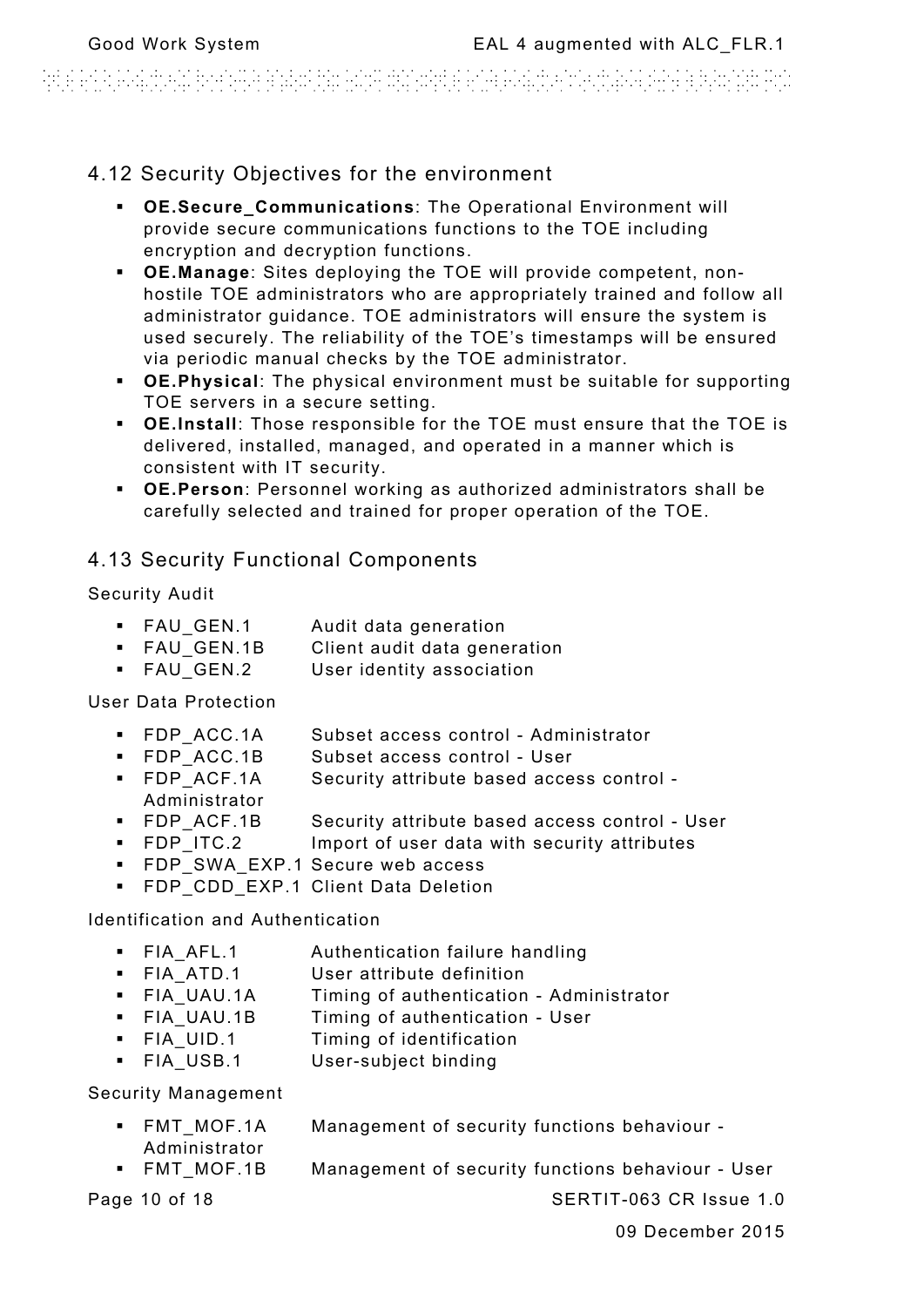# inter and the company resolution realistic company and a construction in a company of the resolution of the co<br>The company of the company of the company of the company of the company of the company of the company of the c

- **FMT MSA.1A Management of Security Attributes Administrator**
- **FMT MSA.1B Management of Security Attributes User**
- FMT\_MSA.3A Static Attribute Initialisation Administrator
- **FMT MSA.3B Static Attribute Initialisation User**
- FMT SMF.1A Specification of management functions -Administrator
- FMT SMF.1B Specification of management functions User
- **FMT SMR.1** Security roles

Protection of the TSF

- FPT\_ITT\_EXP.1 Basic internal TSF data transfer protection
- FPT STM.1 Reliable time stamps
- **FPT TDC.1** Inter-TSF basic TSF data consistency

Trusted Channel/Path

- **FTP\_ITC\_EXP.1 Inter-TSF trusted channel**
- FTP\_TRP\_EXP.1 Inter-TSF trusted path

### 4.14 Evaluation Conduct

The evaluation was carried out in accordance with the requirements of the Norwegian Certification Scheme for IT Security as described in SERTIT Document SD001E[5]. The Scheme is managed by the Norwegian Certification Authority for IT Security (SERTIT). As stated on page 2 of this Certification Report, SERTIT is a member of the Arrangement on the Recognition of Common Criteria Certificates in the Field of Information Technology Security (CCRA), and the evaluation was conducted in accordance with the terms of this Arrangement.

The purpose of the evaluation was to provide assurance about the effectiveness of the TOE in meeting its Security Target[1], which prospective consumers are advised to read. To ensure that the Security Target[1] gave an appropriate baseline for a CC evaluation, it was first itself evaluated. The TOE was then evaluated against this baseline. Both parts of the evaluation were performed in accordance with CC Part 3[4] and the Common Evaluation Methodology (CEM)[6].

SERTIT monitored the evaluation which was carried out by the Advanced Data Security Commercial Evaluation Facility (EVIT). The evaluation was completed when the EVIT submitted the Evaluation Technical Report (ETR)[7] to SERTIT in 12 November 2015. SERTIT then produced this Certification Report.

### 4.15 General Points

The evaluation addressed the security functionality claimed in the Security Target[1] with reference to the assumed operating environment specified by the Security Target[1]. The evaluated configuration was that specified in

SERTIT-063 CR Issue 1.0

Page 11 of 18

09 December 2015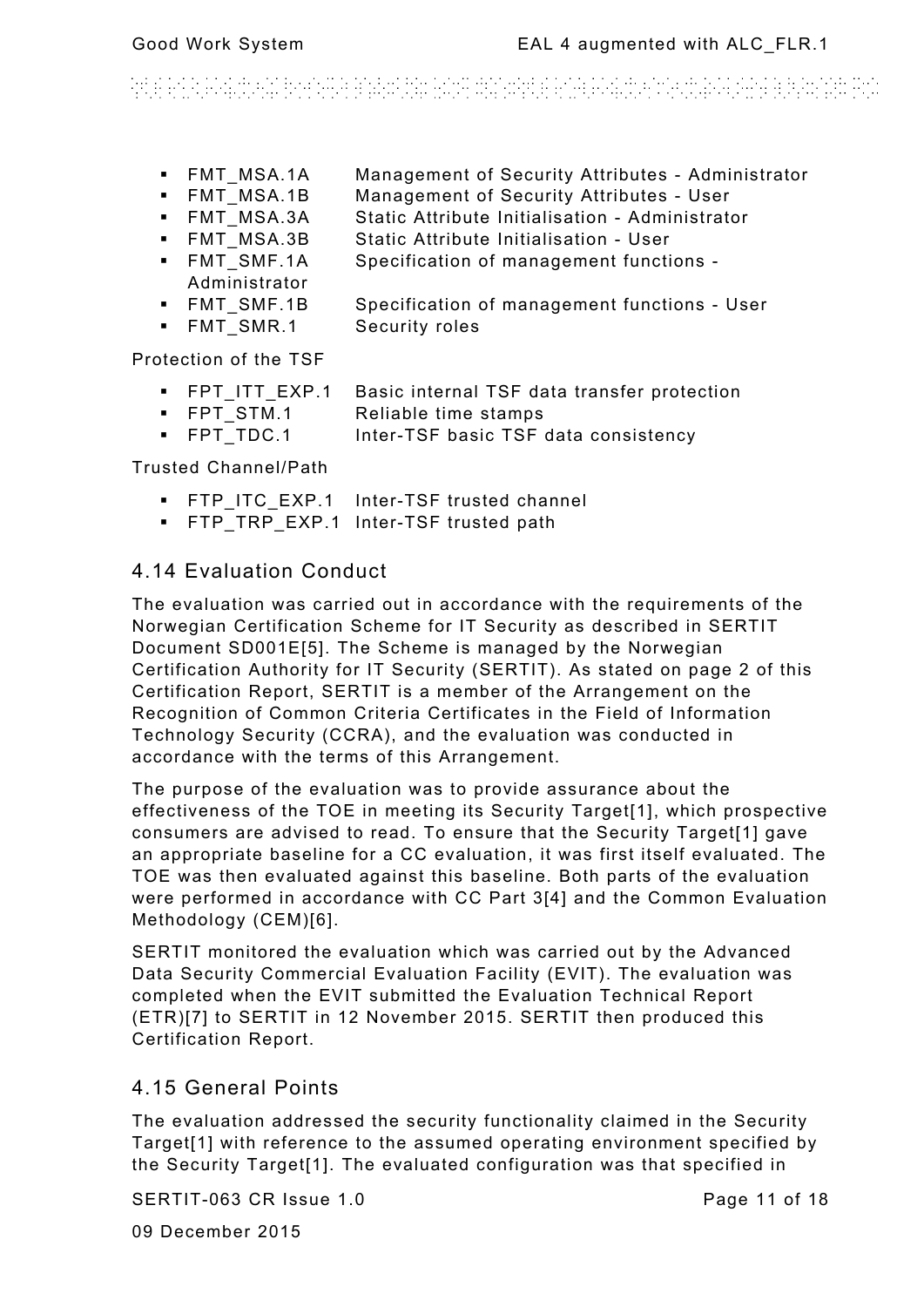Annex A. Prospective consumers are advised to check that this matches their identified requirements and give due consideration to the recommendations and caveats of this report.

Certification does not guarantee that the IT product is free from security vulnerabilities. This Certification Report and the belonging Certificate only reflect the view of SERTIT at the time of certification. It is furthermore the responsibility of users (both existing and prospective) to check whether any security vulnerabilities have been discovered since the date shown in this report. This Certification Report is not an endorsement of the IT product by SERTIT or any other organization that recognizes or gives effect to this Certification Report, and no warranty of the IT product by SERTIT or any other organization that recognizes or gives effect to this Certification Report is either expressed or implied.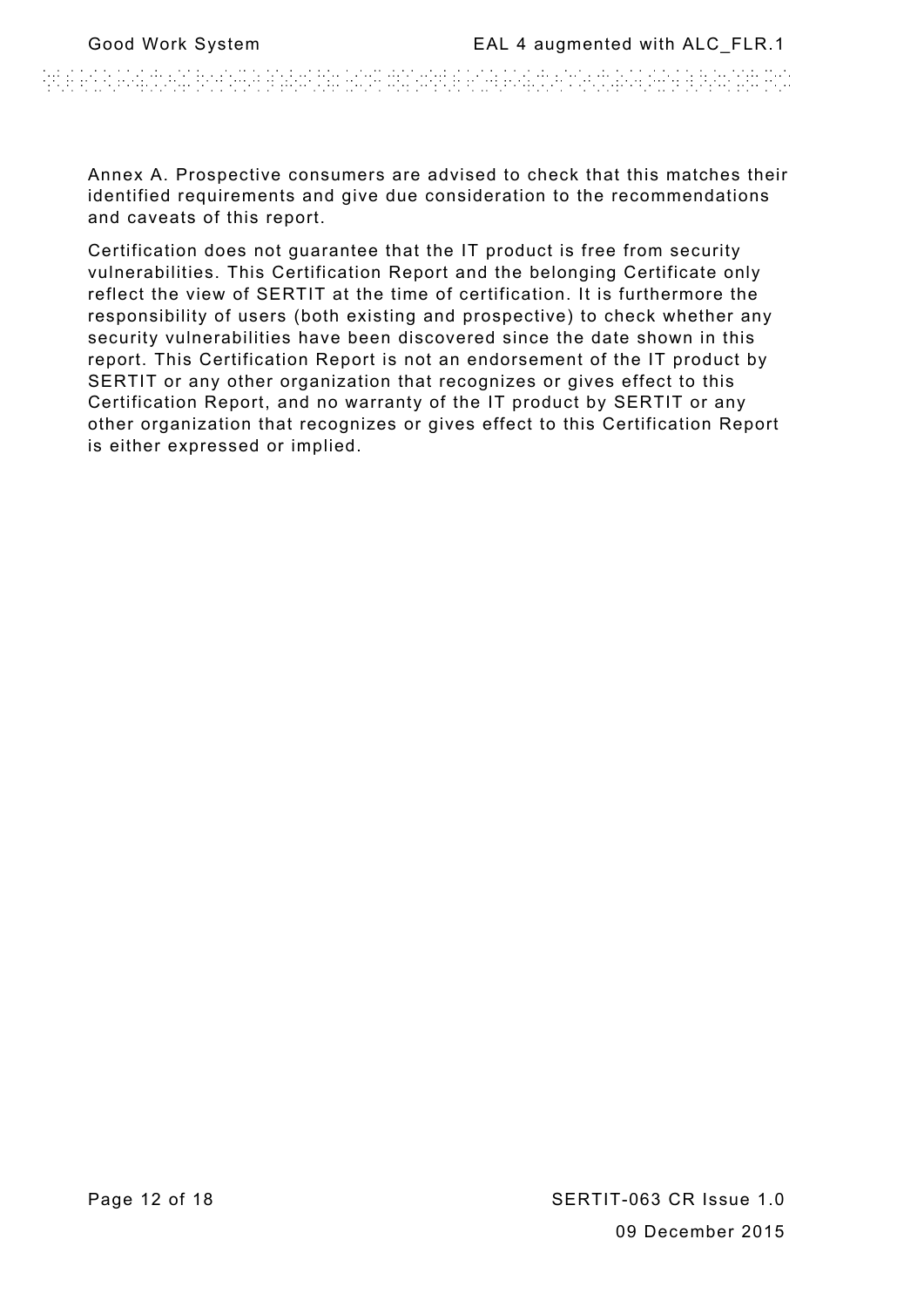#### n an an Antal Ang Palaban na nana na Banangan <u>en berjungs</u>

## 5 Evaluation Findings

### 5.1 Introduction

The evaluation addressed the requirements specified in the Security Target[1]. The results of this work were reported in the ETR[7] under the CC Part 3[4] headings. The following sections note considerations that are of particular relevance to either consumers or those involved with subsequent assurance maintenance and re-evaluation of the TOE.

### 5.2 Delivery

On receipt of the TOE, the consumer is recommended to check that the evaluated version has been supplied, and to check that the security of the TOE has not been compromised in delivery.

The delivery and acceptance procedures are described in section 6 of the document Good Work Common Criteria Supplement document[9].

### 5.3 Installation and Guidance Documentation

Installation of the TOE must be performed completely in accordance with all the documents that comprise the administrator guidance, user guidance and installation guidance provided by the developer.

These documents are a collection of all security relevant operations and settings that must be observed to ensure that the TOE operates in a secure manner.

### 5.4 Misuse

There is always a risk of intentional and unintentional misconfigurations that could possibly compromise confidential information. Users of the TOE should follow the guidance for the TOE in order to ensure that it operates in a secure manner.

The guidance documents adequately describe the mode of operation of the TOE, all assumptions about the intended environment and all requirements for external security. Sufficient guidance is provided for the consumer to effectively use the TOE's security functions.

### 5.5 Vulnerability Analysis

The Evaluators' vulnerability analysis was based on both public domain sources and the visibility of the TOE given by the evaluation process.

The evaluators have searched for potential vulnerabilities and penetration tests have been devised and performed. The evaluators have not found any exploitable vulnerabilities or residual vulnerabilities in the TOE.

SERTIT-063 CR Issue 1.0

Page 13 of 18

09 December 2015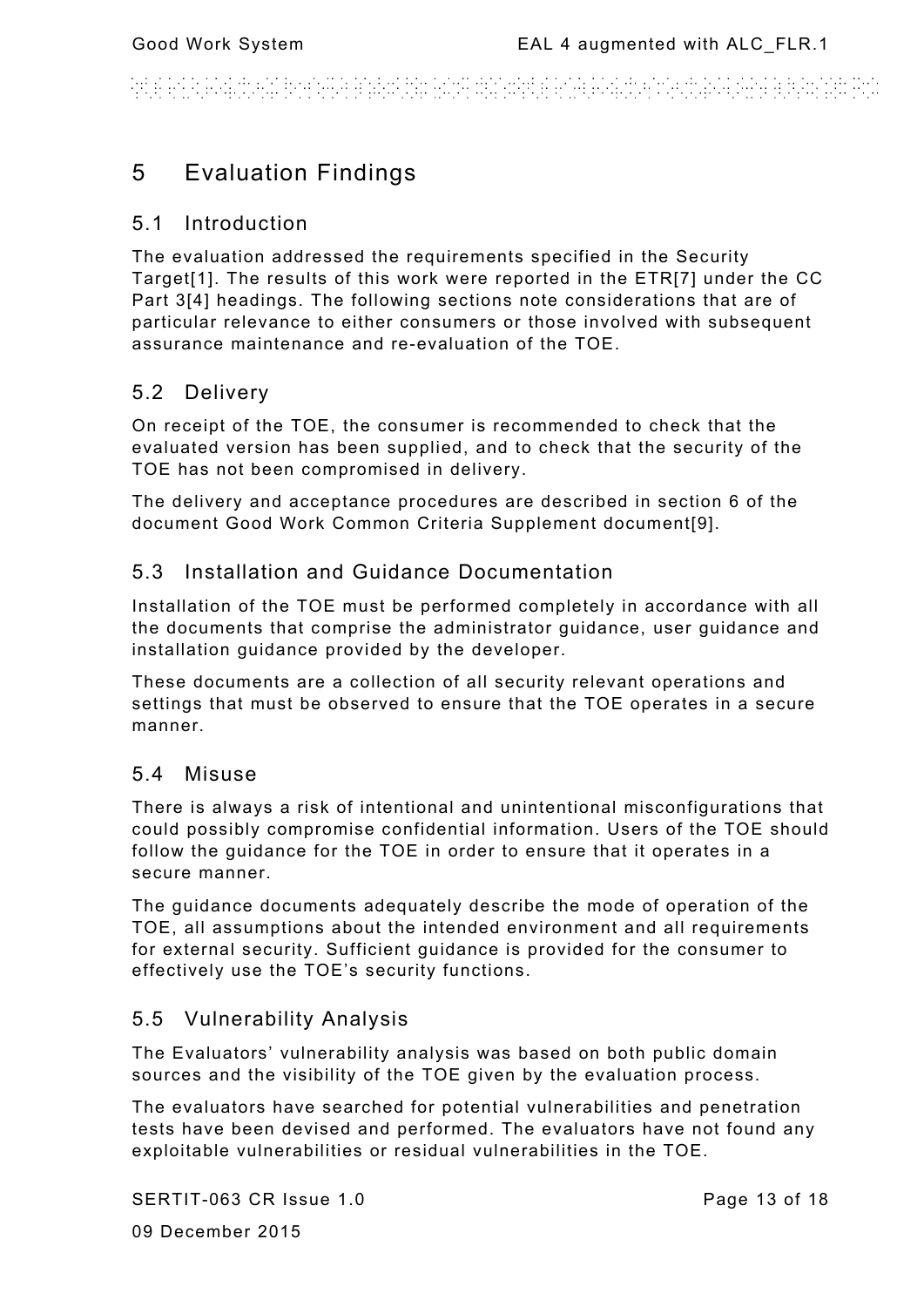### 5.6 Developer's Tests

The evaluators have examined the developers test plan and determined that it describes the scenarios for performing each test, including any ordering dependencies on results of other tests. The test plan provides information about the test configuration being used: both on the configuration of the TOE and on any test equipment being used, as well as information about how to execute the tests.

All TSFIs are covered by the developer's tests.

### 5.7 Evaluators' Tests

The evaluators have deviced a test subset and testing strategy with the intent to cover the TSFI, Security Functions, subsystems and modules to the maximum extent possible. The independent tests concentrated on critical functionality of the TOE, and all tests are passed.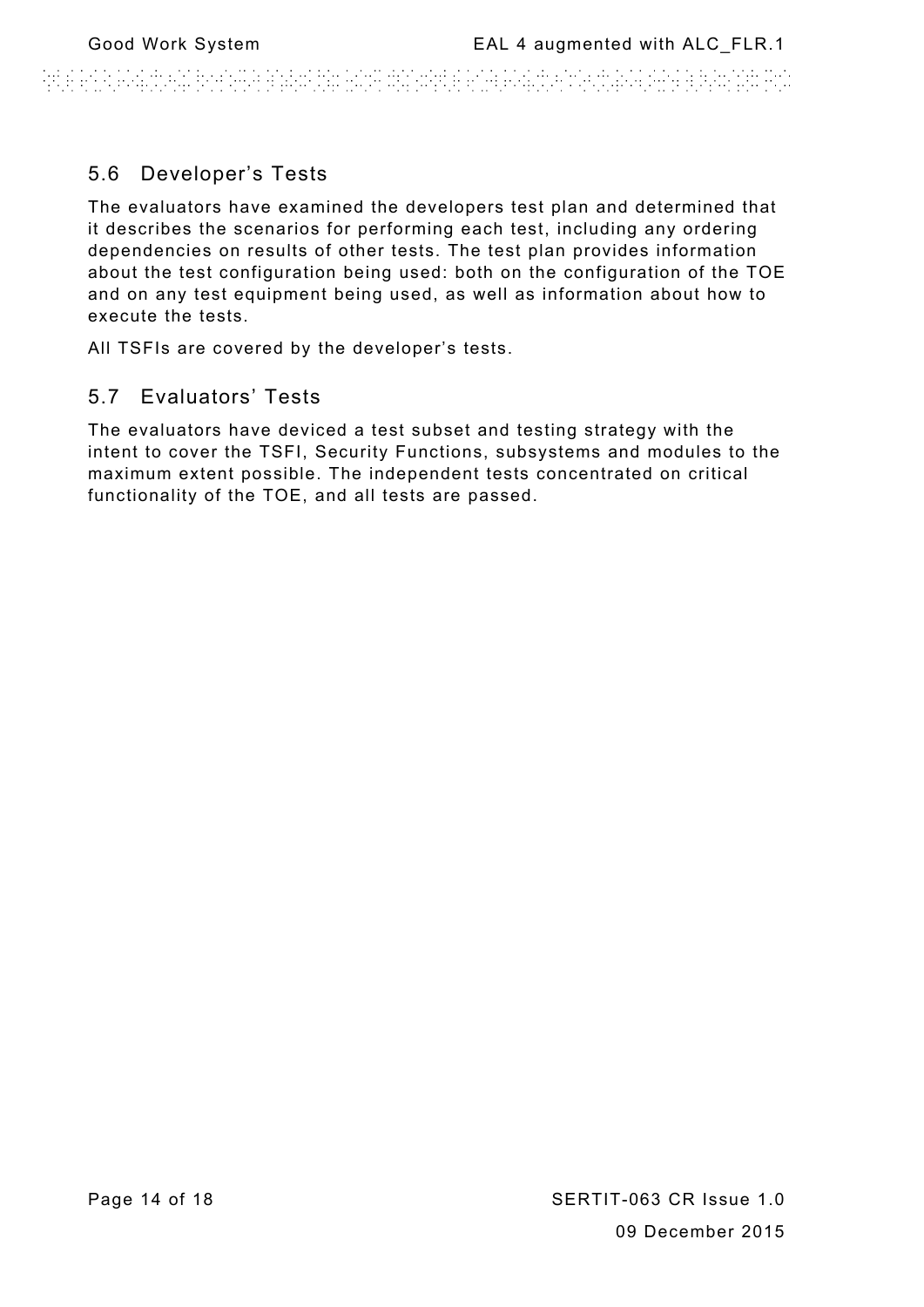#### WHATRAWAY BENGANIA n de san san sen de sen de la sena de la sena de la sena de la sena de la sena de la sena de la sena de la sen<br>Notas de la sena de la sena de la sena de la sena de la sena de la sena de la sena de la sena de la sena de la

# 6 Evaluation Outcome

### 6.1 Certification Result

After due consideration of the ETR[7], produced by the Evaluators, and the conduct of the evaluation, as witnessed by the Certifier, SERTIT has determined that Good Work System (for versions see chapter 4.2) meet the Common Criteria Part 3 conformant components of Evaluation Assurance Level EAL 4 augmented with ALC\_FLR.1 for the specified Common Criteria Part 2 extended functionality, in the specified environment, when running on platforms specified in Annex A.

### 6.2 Recommendations

Prospective consumers of Good Work System (for versions see chapter 4.2) should understand the specific scope of the certification by reading this report in conjunction with the Security Target[1]. The TOE should be used in accordance with a number of environmental considerations as specified in the Security Target.

Only the evaluated TOE configuration should be installed. This is specified in Annex A with further relevant information given above in Section 4.3 "TOE Scope" and Section 5 "Evaluation Findings".

The TOE should be used in accordance with the supporting guidance documentation included in the evaluated configuration.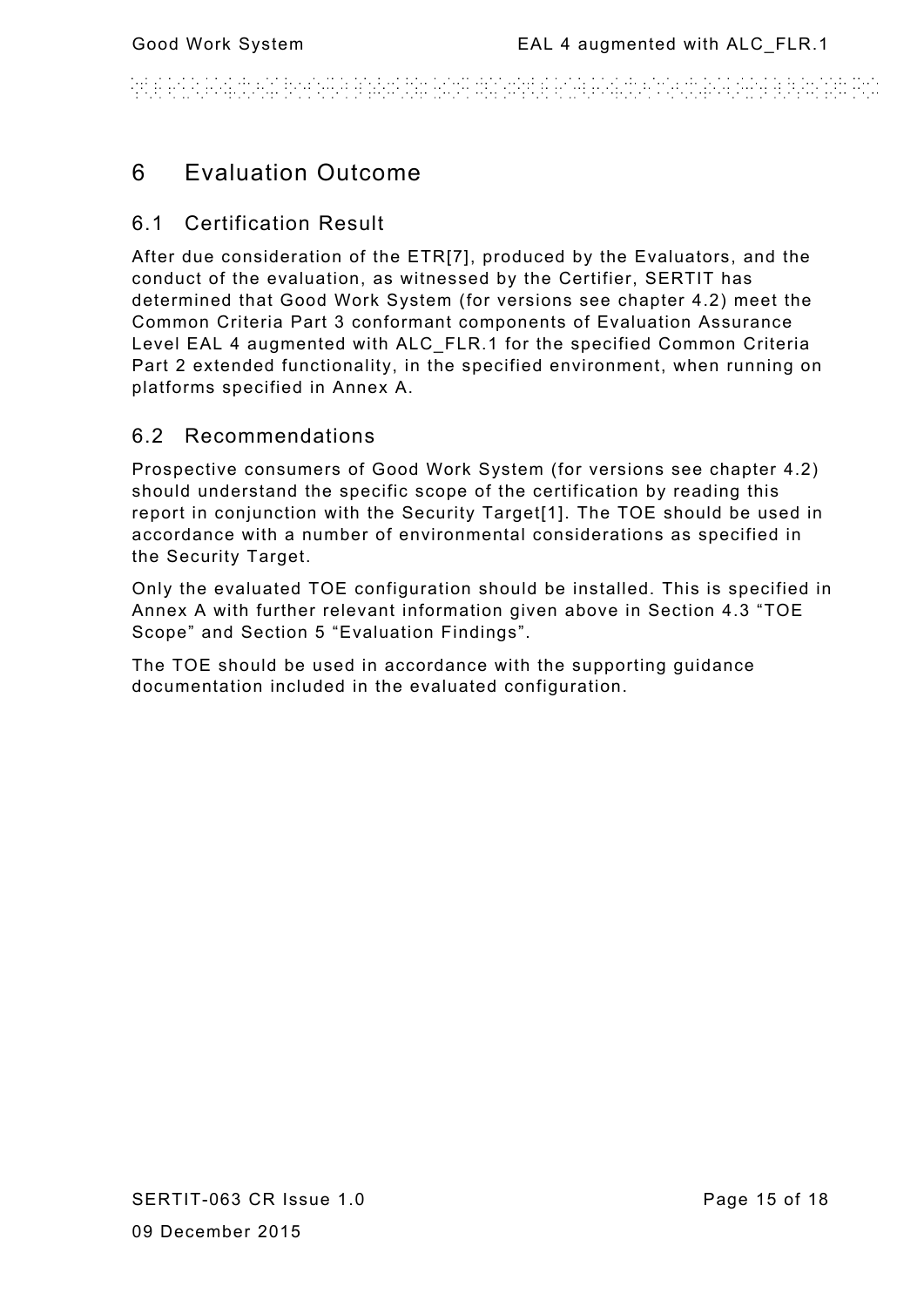### Annex A: Evaluated Configuration

### TOE Identification

The TOE consists of:

- Good Work Client for iOS: 1.5.3.247
- Good Work Client for Android: 1.5.3.162
- Good Access Client for iOS: 2.4.3.734
- Good Access Client for Android: 2.4.3.657
- Good Dynamics SDK for iOS: 2.0.4413
- Good Dynamics SDK for Android: 2.0.1226
- Good Connect Client for iOS: 2.3.10.0.458445.12
- Good Connect Client for Android: 2.3.10.0.456604.571
- Good Control Server: 2.0.3.11
- Good Proxy Server: 2.0.3.7
- Good Enterprise Mobility Server: 1.5.35.45

### TOE Documentation

The supporting guidance documents evaluated were:

- [a] [1] Security Target Release 1.0 for Good Work System, 22 October 2015
- [b] Good Work Product Guide, Version 1.4
- [c] Determining Versions of Good Work Servers and Clients Document (Dec. 3, 2014)
- [d] Good Work Software Development Tools Document (January 22, 2015)
- [e] Good Technology Acceptable User Policy, v3.1
- [f] Good Work Common Criteria Supplement, Version: 1.4
- [g] Collaboration Good Connect Client Licenses Document
- [h] Open Source Components Document
- [i] Collaboration Good 3 Client Licenses Android Document
- [i] Collaboration Good 3 Client Licenses iOS Document
- [k] GMA on GD Approved Open Source Licenses Document
- [I] GEMS Third Party Library Inventory Document
- [m] Good Work Exchange Active Sync Security and Guidance document, Version 0.1
- [n] Good Work Cloud Deployment Guide, Version 1.0
- [o] Good Work iOS User's Guide, v1.4.3, May 19, 2015
- [p] Good Work iOS Release Notes, Version 1.1.1
- [q] Good Work Android User's Guide, Version 1.0
- [r] Good Work Android Release Notes, Version 1.1.1
- [s] Good Access Secure Browser Product Guide, Version 2.1
- [t] Good Access Release Notes iOS, Version 2.1
- [u] Good Access Release Notes Android, Version 2.1
- [v] Presence API Specification document, Version 1.0

Page 16 of 18 SERTIT-063 CR Issue 1.0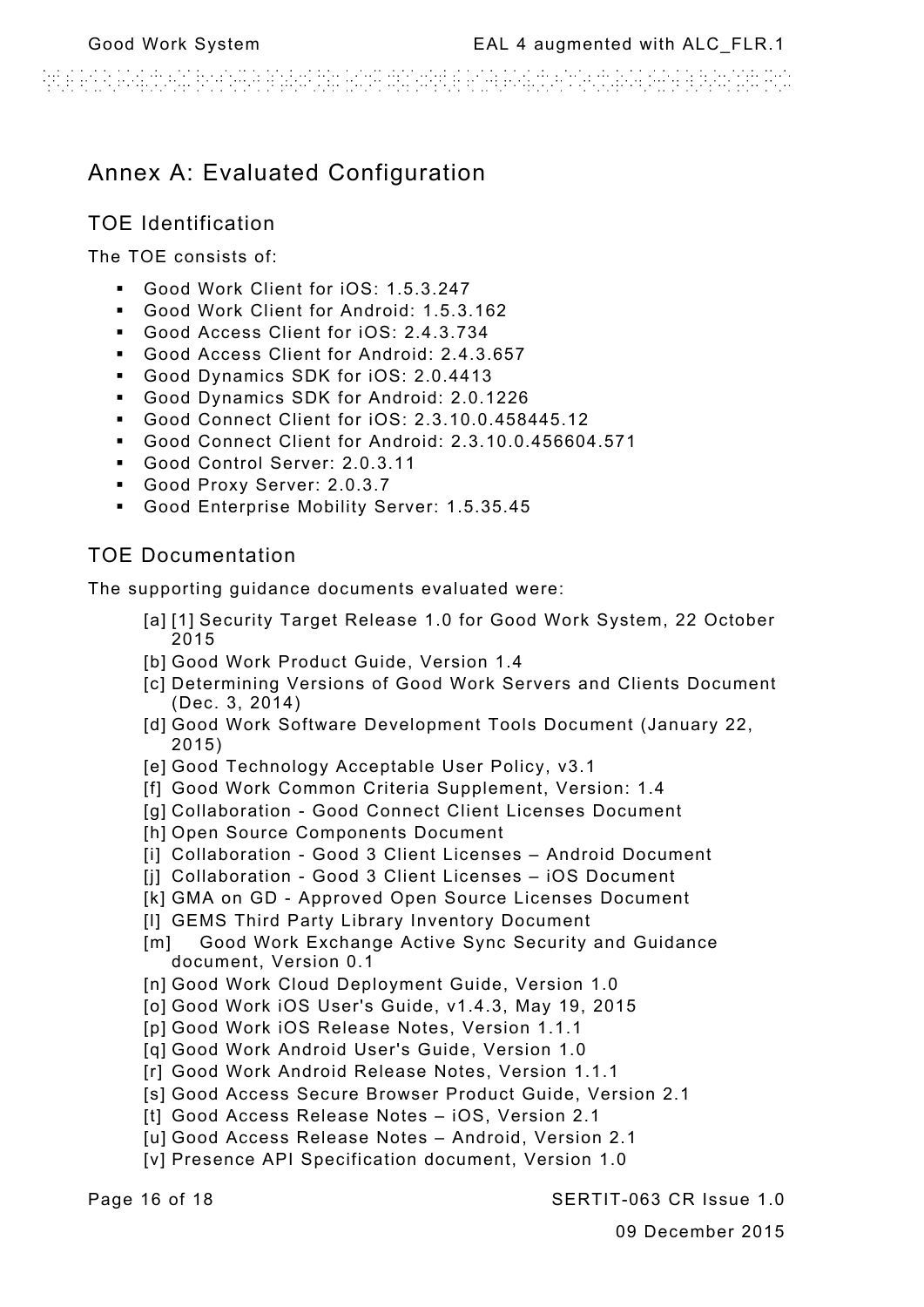# antara a comunicación de comunicación de comunicación de comunicación de comunicación de la propiación de la c<br>A comunicación de comunicación de la comunicación de la comunicación de la comunicación de la comunicación de

- [w] Good Dynamics Direct Connect, Version 1.8
- [x] Good Work Security White Paper, Version 1.02, October 23, 2015
- [v] Good Dynamics Server Deployment Planning and Installation Guide, Version 1.8 (Oct. 21, 2014)
- [z] Good Dynamics Kerberos Constrained Delegation, Version 1.8
- [æ] Good Control Web Services, June 8, 2015 [GD\_Web]
- [ø] Good Control Console Online Help, Version 1.8
- [å] Good Dynamics Backup and Restore, Version 1.8
- [aa] Good Dynamics Easy Activation Feature Overview, Version 1.8
- [bb] Good Control Cloud Online Help, Version 1.8
- [cc] Good Dynamics Secure Mobile Platform for Administrators and Developers
- [dd] GEMS Deployment Planning Guide, v2.4 Product Version: 1.4, Doc Rev 3.5.1, June 15, 2015
- [ee] GEMS Installation and Configuration Guide, v2.6 Product Version: 1.4, Doc Rev 3.12.2, Last Updated: June 12, 2015
- [ff] GEMS Release Notes, Version 1.1
- [gg] Good Connect User Guide iOS, Version 2.0
- [hh] Good Connect User Guide Android, Version 2.0
- [ii] Good Access Release Notes Android, V. 2.1 (Nov. 3, 2014)
- [ji] Good Access Release Notes iOS, V. 2.1 (Nov. 3, 2014)
- [kk] Good Dynamics: Good Proxy 1.8.42.11 Release Notes (Dec. 22, 2014)
- [ll] Good Dynamics Direct Connect Feature Summary and Configuration Guide, 2014
- [mm] Good Dynamics Security White Paper, GD Version 1.6
- [nn] Good Dynamics Introducing Good Dynamics, 2013
- [oo] Good Work Security Best Practices, v1.1, October 19, 2015
- [pp] Good Control Web Services, June 8, 2015 [GD\_Web]